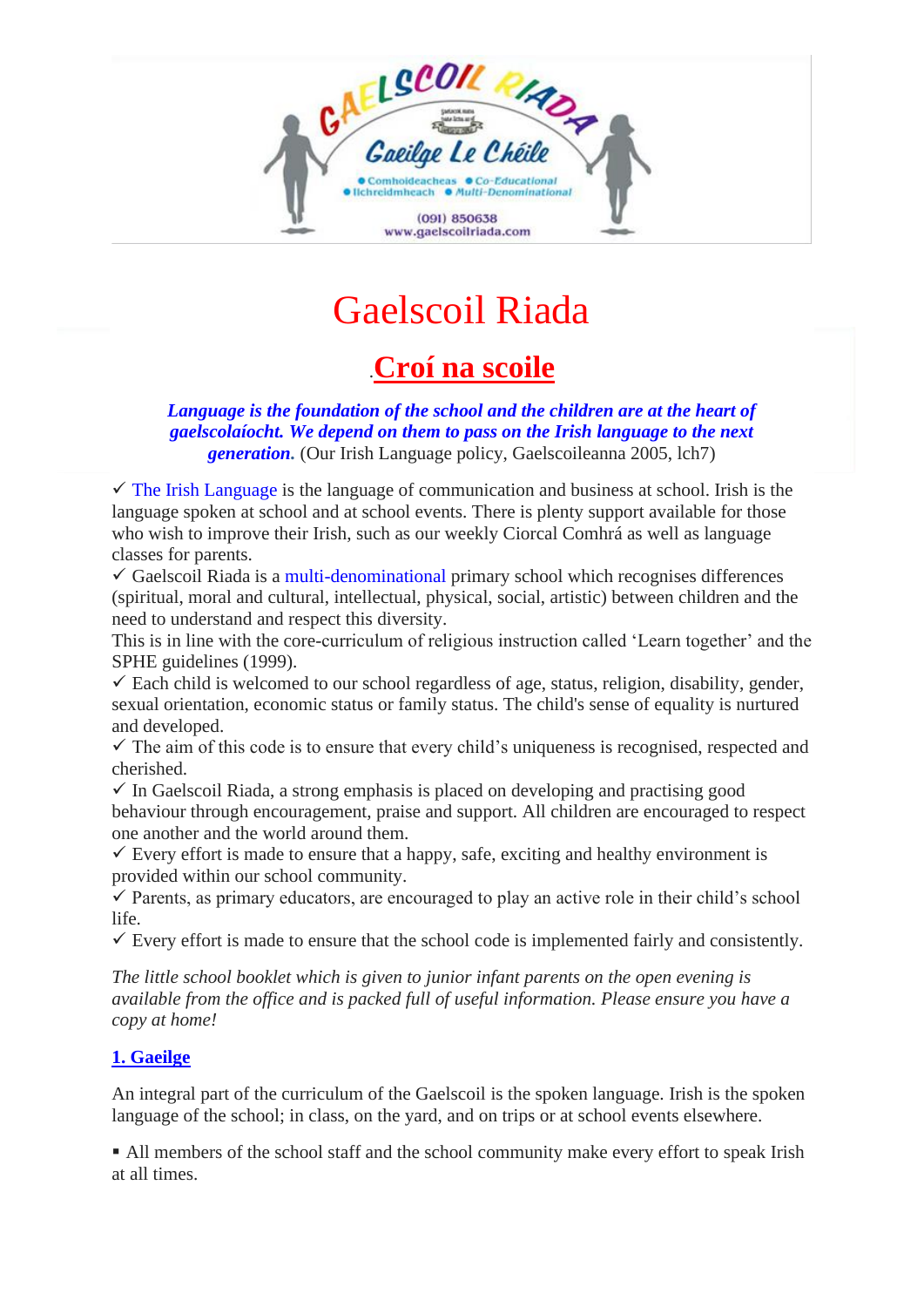

▪ Children are continuously rewarded for their efforts in speaking Irish. Class teachers use various reward systems to encourage and promote children's efforts.

## **2. Our Multi-Denominational Ethos**

In keeping with the multi-denominational aspect of our school, children become familiar with and learn about the traditions, culture, practices and beliefs of people from many different faiths and religious systems. The school follows a core-curriculum of religious instruction called *'Learn Together '*which dovetails well with the national curricular Social, Personal and Health (SPHE) guidelines. Difference, uniqueness and equality are celebrated.

#### **3. The School Day:**

School starts at 8:50. Infants go home at 1:30 and 1<sup>st</sup>-6<sup>th</sup> classes go home at 2:30.

Break times are as follows:

*Infant Breaks:* 10.30-10.40 and 12.10-12.40.

To ensure the safety of children, parents are asked not to drop their children off prior to 8.50am and to collect them on time every day.

#### **4. School Safety:**

#### *In Gaelscoil Riada we encourage children to:*

Follow agreed rules in the classroom.

Play together safely in the yard.

Show respect to one another and to all school staff.

*The School's Code of Behaviour is available in the school office for viewing and will shortly be available on the school website.*

#### *Fire Safety:*

We have a fire drill at least twice every term. The assembly point is outside the main gate of the school in the carpark.

Escape doors are always left clear.

The Health and Safety policy is available online.

#### *Morning / Break / Home Time:*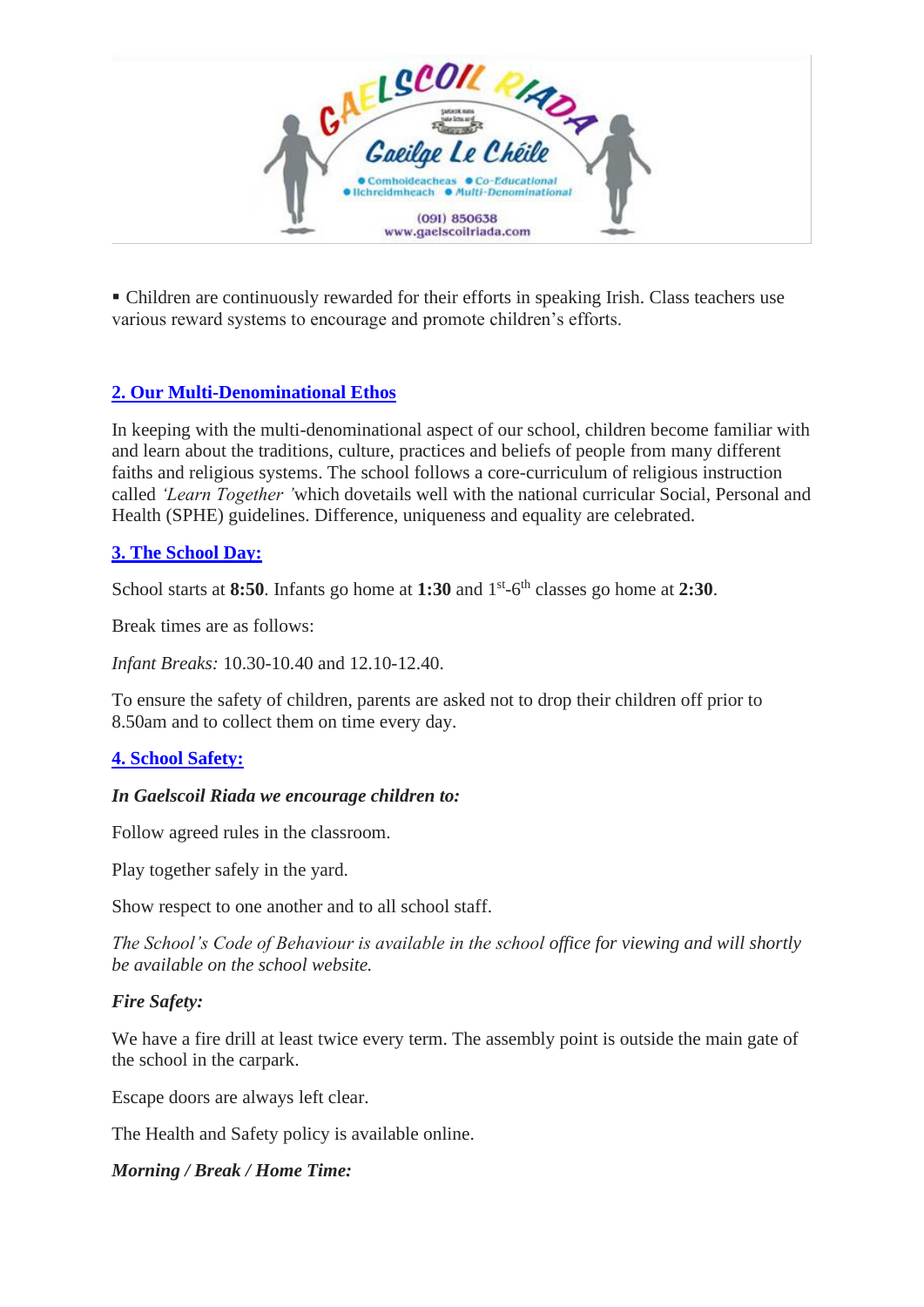

In the morning and at break times, upon hearing the school bell, children organise themselves into lines in the school yard, specific to their classes.

At home time, the junior infants remain in their class until their parent or guardian collects them at the classroom door. Senior infants are brought out into the yard for collection by their class teacher. All other pupils exit their classrooms and must remain within the confines of the school yard until such time as they are collected by their parents/guardians.

Teachers and parents are asked to follow traffic management instructions in the school.

#### **5. Good behaviour**

#### *Objectives*

- To encourage self-discipline, self-confidence and responsible behaviour in each child.
- To create a positive and a safe learning environment in which children can reach their full potential.

• To respect and gain an understanding of their own and other peoples beliefs, values and culture.

That each member of the school community understands their role in contributing to the life of the school and the effect they have on the school environment and other people.

• Our aim is to ensure that every child is happy and confident coming to school and we constantly strive to create a safe, happy and positive environment for all our children.

#### *Postive Affirmation*

Teachers use various reward systems to promote, encourage, recognise and reward good behaviour, such as:

- Oral or written praise from the principal or classroom teachers.
- Prizes such as stickers, gold stars, stamps and certificates.
- Extra privileges such as extended play or 'golden time' where children can choose to partake in pleasurable table-top activities such as arts and crafts, reading or playing various games.

#### *If a child behaviour is not in keeping with the school code, one or more of the following steps may be taken:*

- A teacher will speak to the child and ask him/her to stop what it is they are doing.
- The child may be separated from the group for the safety of other children.
- A note is written home /The child's parent is spoken to.
- An improvement plan is agreed upon with parents and children. For example, a good behaviour card may be used.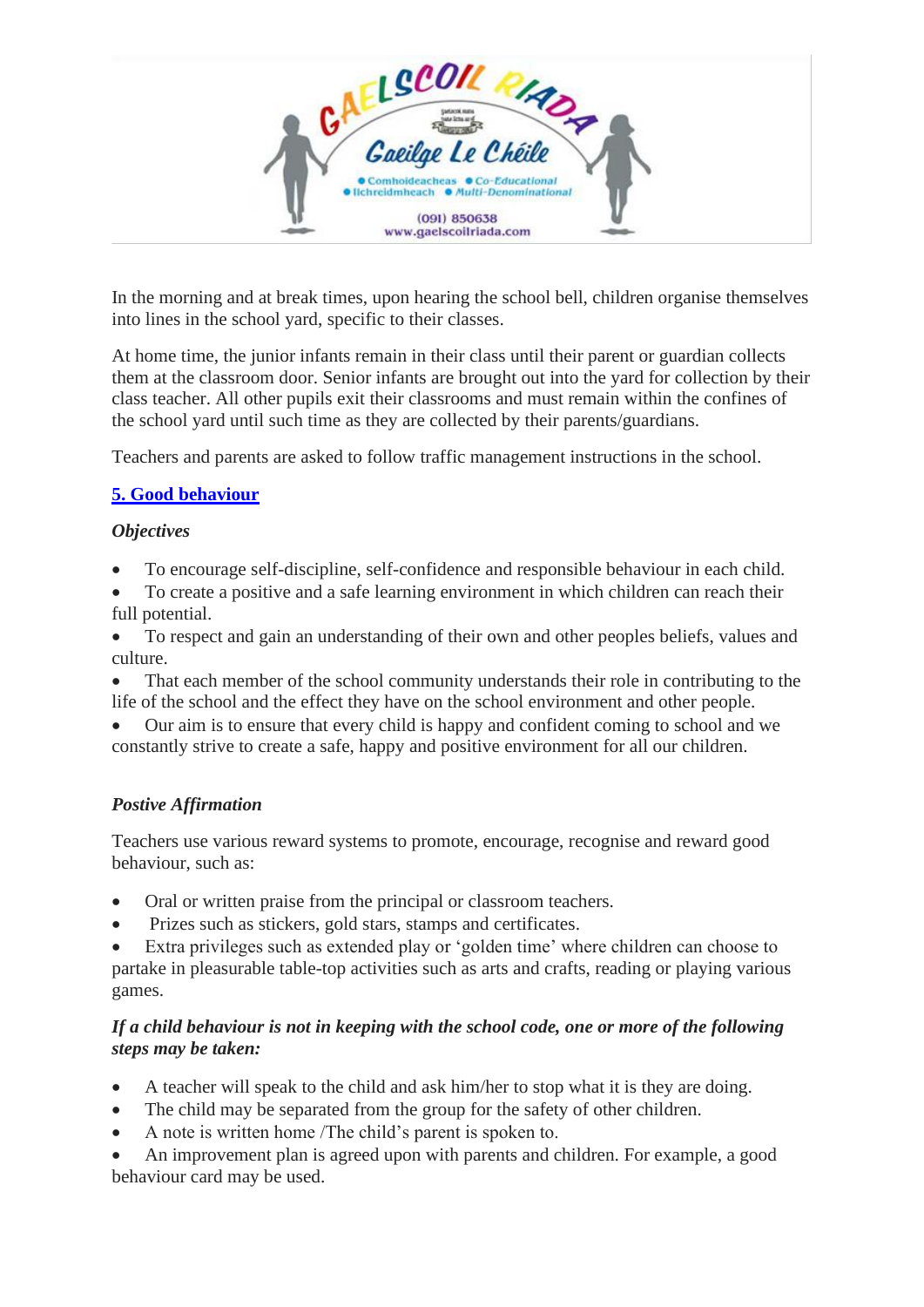

# **6. Bullying**

Gaelscoil Riada has an anti-bullying policy and does not accept any form of bullying.

Bullying is on-going, repeated and continuous verbal, psychological or physical abuse by a person or a group towards another child or children.

Gaelscoil Riada accepts the right of all members of the school community to enjoy the school in a safe environment; therefore we will deal with the topic of bullying in a serious manner. *The guidelines written in the school's anti bullying policy are followed and the main aim of the school is that bullying is seen as a negative action.*

Parents must inform the school of bullying as soon as possible, so that the situation can be investigated promptly, fairly and positively.

## **7. Homework**

Children are given homework four evenings a week, from Monday to Thursday. There is no homework given on Fridays. Parents need to sign the homework nightly. The children from first class onwards have a homework diary.

Junior and Senior Infants receive the homework page each week. It is necessary for the parents to sign it. (They do not have a homework diary)

Additional information regarding homework is outlined in the school handbook which is given to all new junior infant parents at the open evening.

#### **8. The Lunch Box**

It is essential to have a **healthy** lunch every day.

Parents/ guardians are asked to give children fruit, vegetables, sandwiches and healthy drinks such as water, milk or low sugar fruit juice. A milk scheme is operated in school.

Chocolate, sweets, crisps and biscuits are prohibited. Due to allergies, nuts and nut products are also prohibited. We do not allow children to bring raw carrots into school unless they are grated.

#### **9. The Litter System**

A recycling system is in place in the school which enables children to care for their environment and to partake in 'Green Schools' activities.

• Children are asked to bring home any litter their lunch box may generate; therefore we encourage parents to put a little plastic bag and a clothes-peg in their child's lunch box. Any food they do not eat will also be sent home in the lunch box.